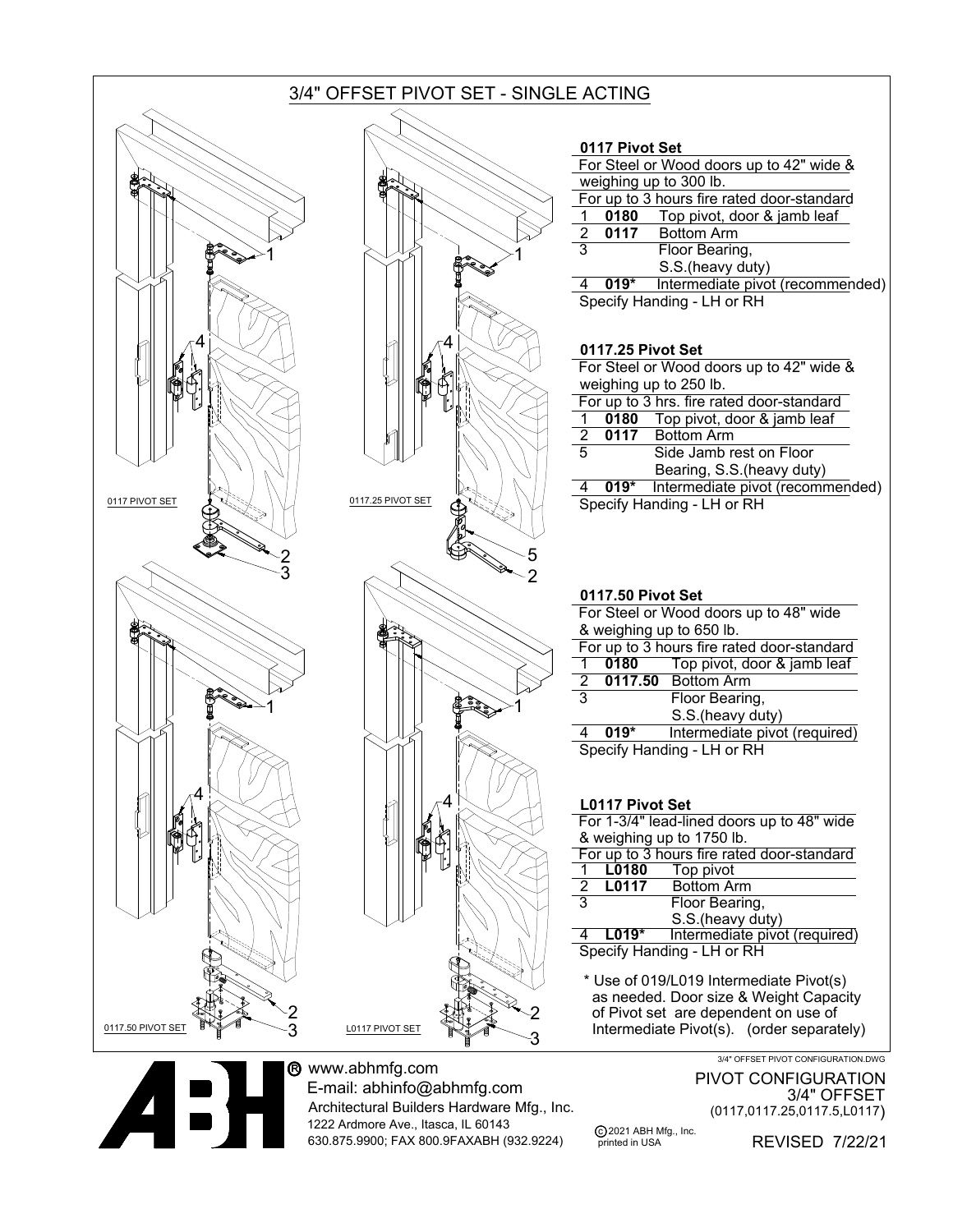## 3/4" OFFSET PIVOT SET - SINGLE ACTING



www.abhmfg.com O<sup>R</sup> E-mail: abhinfo@abhmfg.com Architectural Builders Hardware Mfg., Inc. 1222 Ardmore Ave., Itasca, IL 60143 630.875.9900; FAX 800.9FAXABH (932.9224)

c 2021 ABH Mfg., Inc. PIVOT CONFIGURATION 3/4" OFFSET (0147,0195,0173) REVISED 7/22/21 PAGE 2 OF 6

printed in USA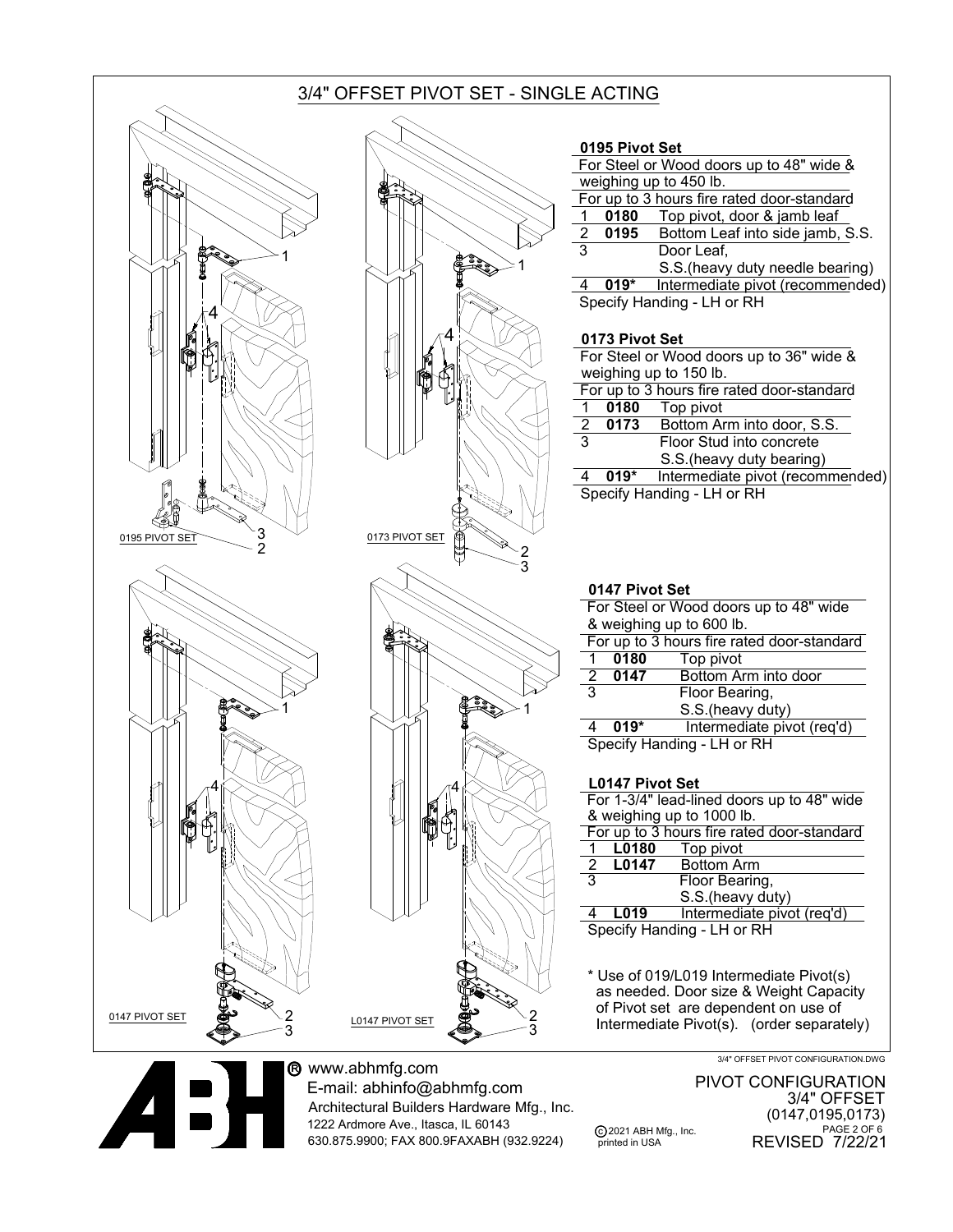

E-mail: abhinfo@abhmfg.com Architectural Builders Hardware Mfg., Inc. 1222 Ardmore Ave., Itasca, IL 60143 630.875.9900; FAX 800.9FAXABH (932.9224)

c 2018 ABH Mfg., Inc. PIVOT CONFIGURATION CENTER HUNG (0127,0128,0370,0327) ISSUED 05/01/18 PAGE 3 OF 6

printed in USA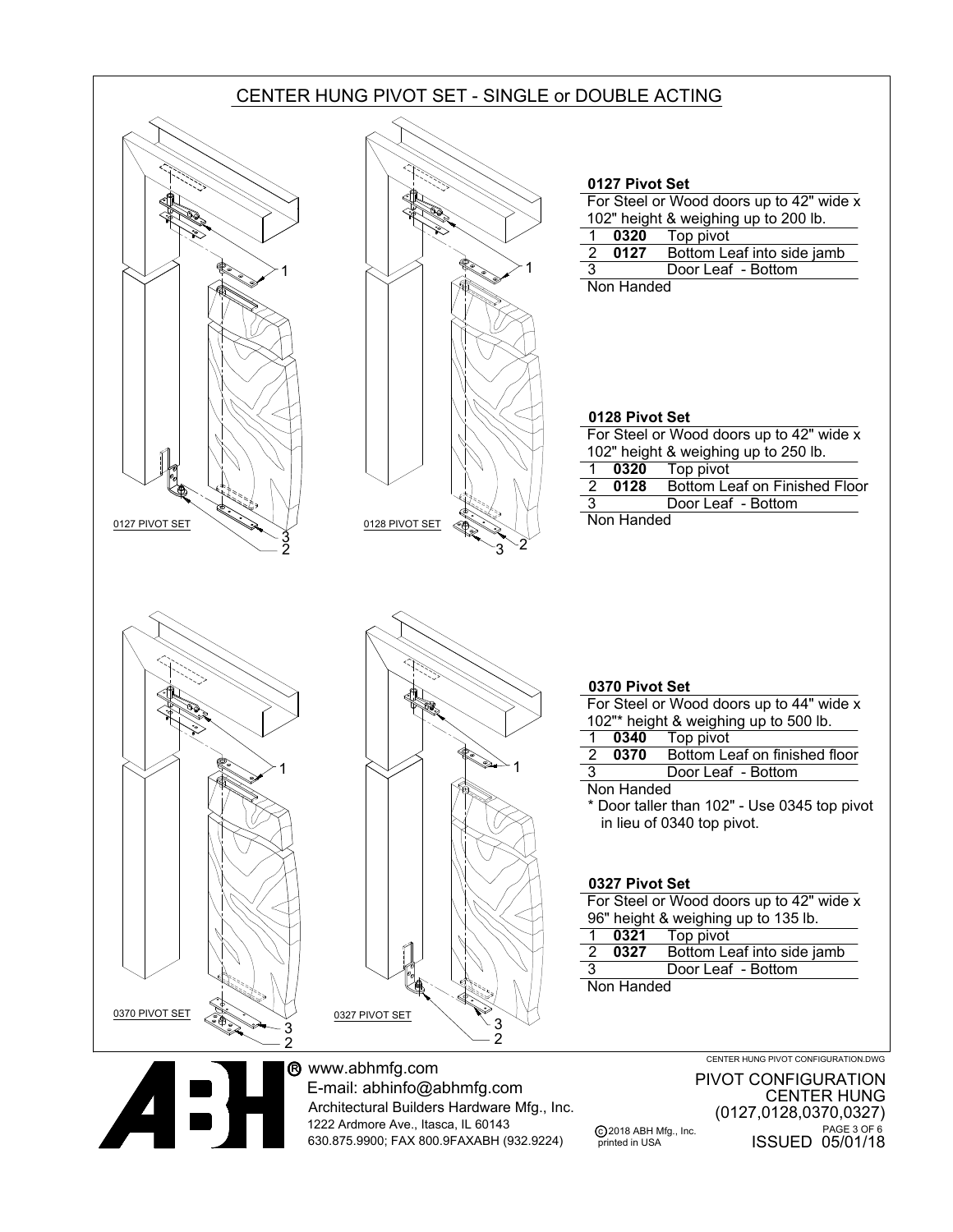



www.abhmfg.com O<sup>R</sup> E-mail: abhinfo@abhmfg.com Architectural Builders Hardware Mfg., Inc. 1222 Ardmore Ave., Itasca, IL 60143 630.875.9900; FAX 800.9FAXABH (932.9224)

c 2018 ABH Mfg., Inc. printed in USA PIVOT CONFIGURATION CENTER HUNG (0117.75, 0370, 0340, 0345) ISSUED 05/01/18 PAGE 4 OF 6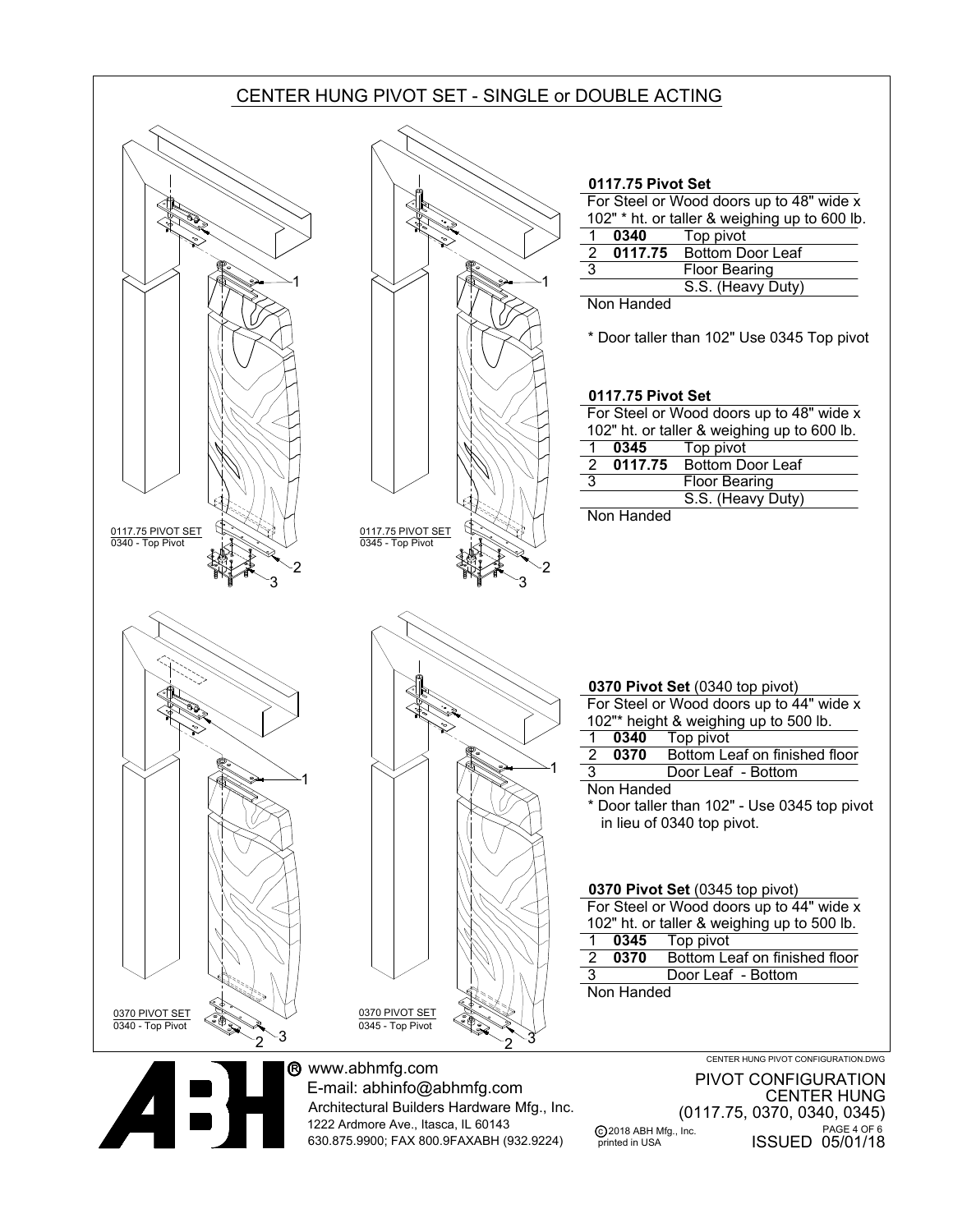## POCKET PIVOT SET - SINGLE ACTING





www.abhmfg.com O<sup>R</sup> E-mail: abhinfo@abhmfg.com Architectural Builders Hardware Mfg., Inc. 1222 Ardmore Ave., Itasca, IL 60143 630.875.9900; FAX 800.9FAXABH (932.9224)

POCKET PIVOT CONFIGURATION.DWG

c 2018 ABH Mfg., Inc. PIVOT CONFIGURATION 0519 POCKET PIVOT <sup>PAGE 5 OF 6</sup><br>ISSUED 05/01/18

printed in USA